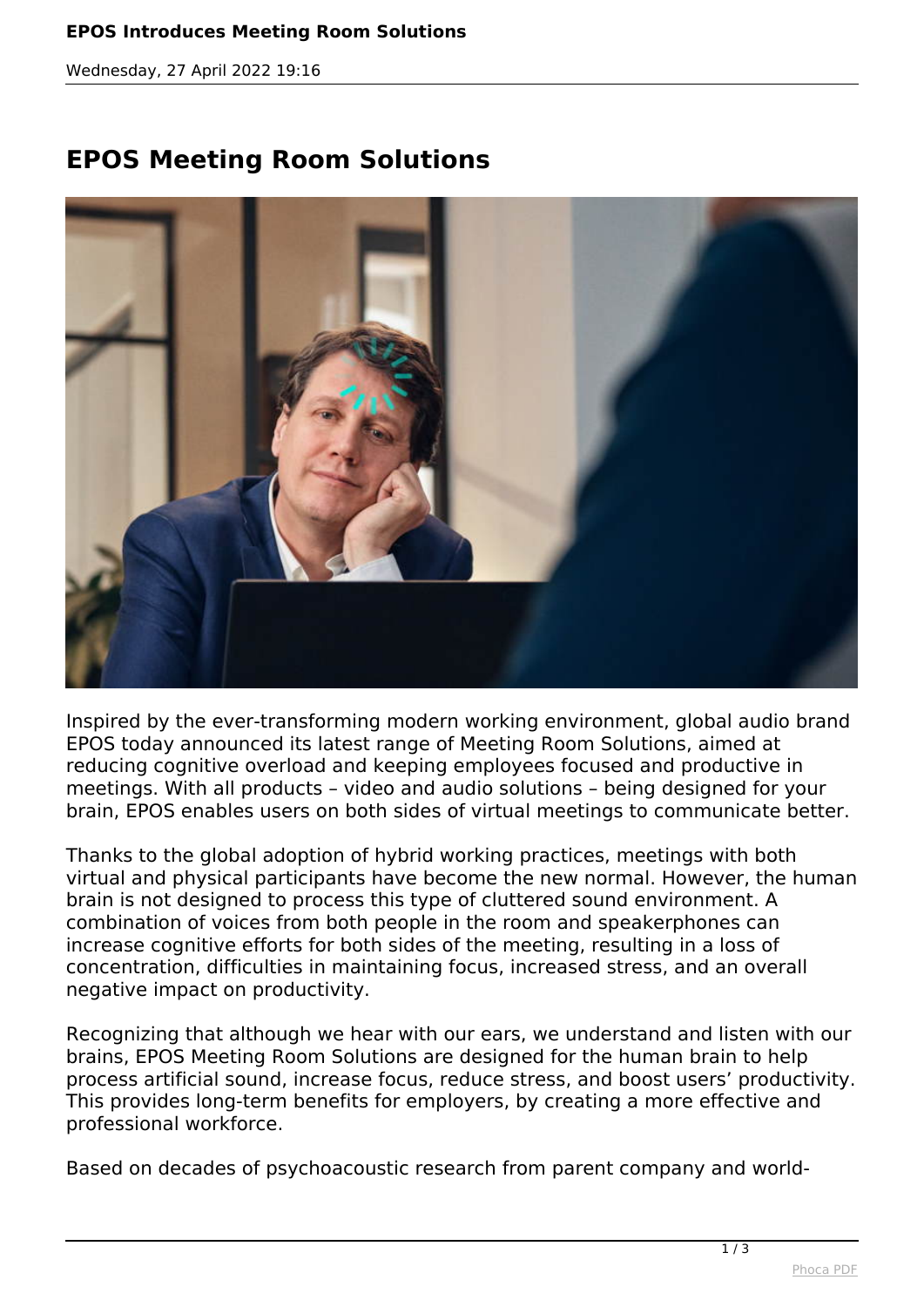*Wednesday, 27 April 2022 19:16*

*leading hearing healthcare and technology group, Demant, EPOS has spent more than a decade researching how hearing impacts our brain, resulting in the creation of EPOS BrainAdaptTM . The company's scientific approach to product development, EPOS BrainAdaptTM is a group of pioneering technologies that work together to improve cognitive performance.*

*With rich data from world-leading hearing healthcare research on how and when the brain performs best, EPOS has used unique algorithms and acoustics to develop its Meeting Room Solutions products. Headsets, speakerphones, and video bars that are built on EPOS BrainAdaptTM technology are designed to support the brain's natural way of processing sound, enabling users to easily adapt to a hybrid meeting sound environment and reduce cognitive load.*

*Revealed today at Enterprise Connect, EPOS also announced the latest addition to its portfolio of Meeting Room Solutions, the EXPAND 40 Series, a plug-and-play Bluetooth speakerphone designed for small-to-medium-sized meeting rooms. Additionally, the EPOS EXPAND Capture 5, will soon be available to additional users as the voice attribution transcription service on Teams Rooms intelligent speakers is expanding to non-US based customers in April 2022. This expansion also supports voice attribution transcription service for 16 different languages, including German, Simplified Chinese-Mandarin, Japanese, Brazilian Portuguese, Spanish, Korean, French, and Italian, with more to come.*

*These products add to EPOS's existing product portfolio including intelligent video conferencing solutions, high-quality enterprise headsets, and speakerphones designed to recreate the in-person meeting experience.*

*In a recent study into the global hybrid working environment, EPOS discovered that end users (that is, employees) spend an average of seven hours per week in virtual meetings – an increase of two hours per week since 2020. This has impacted workers in many ways, with 63% of employees saying they regularly experience issues due to poor sound quality on calls, over a quarter (26%) saying they have been frustrated, irritated, or annoyed by 'unnatural audio' and over half (56%) believing that good audio will prevent moments of stress at work.*

*Director of Technology at EPOS, Torben Christiansen, says that these findings have informed the basis of the company's product development strategy. Knowing that audio plays a pivotal role in the hybrid working environment, he adds that business leaders must consider the role of audio technology to ensure their employees' wellbeing and productivity at work.*

*"As much of the world begins to return to physical or hybrid workspaces, ensuring that audio and video technology is easy to set up and use is now a matter of workplace hygiene. IT and C-suite managers are often inundated with tech-related issues in hybrid meetings, causing stress and time wasted. Beyond this, we need to ensure that workers are equipped with the resources necessary to reduce cognitive overload when sitting in hours of these meetings a day. This is why our Meeting*